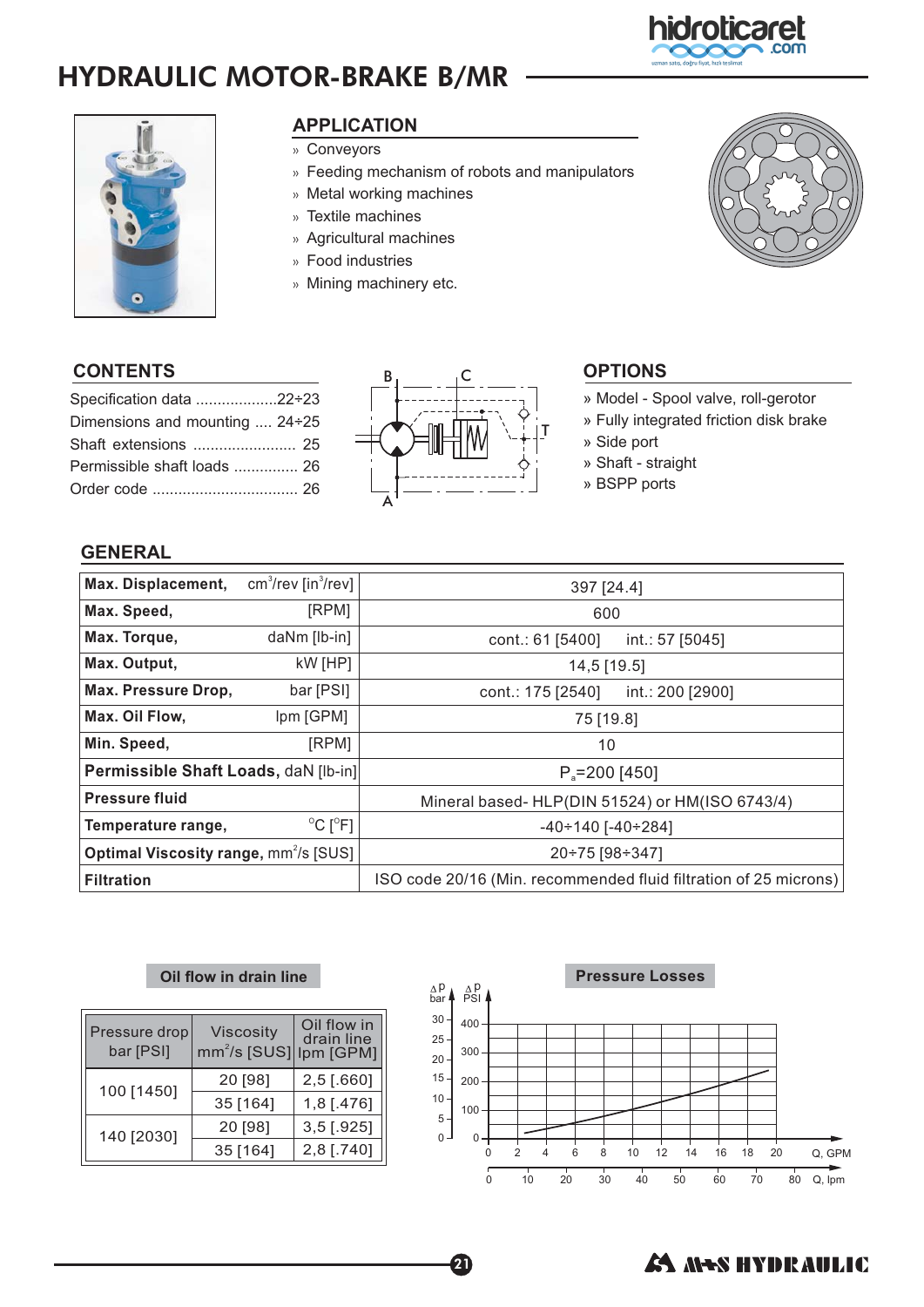



#### **SPECIFICATION DATA**

| <b>Type</b>                                |                                                                                                | <b>B/MR</b><br>80 | <b>B/MR</b><br>100 | <b>B/MR</b><br>125                                                    | <b>B/MR</b><br>160      | <b>B/MR</b><br>160 CB | <b>B/MR</b><br>200 | <b>B/MR</b><br>200 CB                                                                |
|--------------------------------------------|------------------------------------------------------------------------------------------------|-------------------|--------------------|-----------------------------------------------------------------------|-------------------------|-----------------------|--------------------|--------------------------------------------------------------------------------------|
| Displacement, cm <sup>3</sup> /rev         |                                                                                                | 80,3              | 99,8               | 125,7                                                                 |                         | 159,6                 |                    | 199,8                                                                                |
| $[in^3$ /rev]                              |                                                                                                | [4.90]            | [6.09]             | [7.67]                                                                |                         | [9.74]                |                    | [12.19]                                                                              |
| Max. Speed,                                | Cont.                                                                                          | 500               | 500                | 475                                                                   |                         | 375                   |                    | 300                                                                                  |
| [RPM]                                      | Int.*                                                                                          | 600               | 600                | 600                                                                   |                         | 470                   |                    | 375                                                                                  |
| Max. Torque                                | Cont.                                                                                          | 19,5[1725]        | 24[2125]           | 30[2655]                                                              | 30[2655]                | 39[3450]              | 30[2655]           | 45[3980]                                                                             |
| daNm [lb-in]                               | Int.*                                                                                          | 22[1947]          | 28[2480]           | 34[3010]                                                              | 39[3450]                | 43[3805]              | 39[3450]           | 50[4425]                                                                             |
|                                            | Peak**                                                                                         | 27[2390]          | 32[2832]           | 37[3275]                                                              | 46[4070]                | 46[4070]              | 56[4960]           | 56[4955]                                                                             |
| Max. Output                                | Cont.                                                                                          |                   |                    | 8,4[11.2]   10,8[14.5]   12,5[16.8]                                   | 10[13.5]                | 11,5[11.5]            | 7,8[10.5]          | 11[14.75]                                                                            |
| kW [HP]                                    | $Int.*$                                                                                        | 9,6[12.9]         | 12[16.1]           |                                                                       | 14,5[19.5]   12,5[16.8] | 14[18.8]              | 12,4[16.6]         | 13[17.4]                                                                             |
| Max. Pressure                              | Cont.                                                                                          |                   |                    | 175[2540]  175[2540]  175[2540]                                       |                         |                       |                    | 135[1960] 175[2540] 105[1523] 175[2540]                                              |
| Drop,                                      | $Int.*$                                                                                        |                   |                    |                                                                       |                         |                       |                    | 200[2900]  200[2900]  200[2900]  175[2540]  200[2900]  145[2103]  200[2900]          |
| bar [PSI]                                  | Peak**                                                                                         |                   |                    |                                                                       |                         |                       |                    | 225[3263]  225[3263]  225[3263]  225[3263]  225[3263]  225[3263]  225[3263]          |
| Max. Oil Flow                              | Cont.                                                                                          | 40 [10.5]         | 50 [13.2]          | 60 [15.9]                                                             | 60 [15.9]               |                       | 60 [15.9]          |                                                                                      |
| I/min [GPM]                                | Int.*                                                                                          | 48 [12.7]         | 60 [15.9]          | 75 [19.8]                                                             | 75 [19.8]               |                       | 75 [19.8]          |                                                                                      |
| Max. Inlet                                 | Cont.                                                                                          | 175 [2540]        |                    |                                                                       |                         |                       |                    |                                                                                      |
| Pressure                                   | $Int.*$                                                                                        |                   |                    |                                                                       | 200 [2900]              |                       |                    |                                                                                      |
| bar [PSI]                                  | Peak**                                                                                         |                   |                    |                                                                       | 225 [3260]              |                       |                    |                                                                                      |
| Max. Starting Pressure bar [PSI]           |                                                                                                | 10 [145]          | 10 [145]           | 9 [130]                                                               | 7 [102]                 |                       |                    | 5 [73]                                                                               |
| Min. Starting                              | At max.press.drop Cont   15 [1330] 20 [1770] 25 [2215] 24 [2124] 32 [2832] 26 [2301] 41 [3628] |                   |                    |                                                                       |                         |                       |                    |                                                                                      |
| Torque, daNm [lb-in]                       | At max.press.drop Int.*                                                                        |                   |                    | 17 [1505] 23 [2035] 28 [2480] 32 [2832] 37 [3275] 33 [2920] 46 [4071] |                         |                       |                    |                                                                                      |
| Min. Speed***, [RPM]                       |                                                                                                | 10                | 10                 | 10                                                                    | 10                      | 10                    | 10                 | 10                                                                                   |
| Static Torque of Brake, daNm [lb-in]       |                                                                                                |                   |                    |                                                                       | 55 [4868]               |                       |                    |                                                                                      |
| Min. Brake Release Pressure****, bar [PSI] |                                                                                                |                   |                    |                                                                       | 13 [190]                |                       |                    |                                                                                      |
| Max. Opening Pressure, bar [PSI]           |                                                                                                |                   |                    |                                                                       | 200 [2900]              |                       |                    |                                                                                      |
| Weight, kg [lb]                            |                                                                                                |                   |                    |                                                                       |                         |                       |                    | 11,0 [24.3] 11,2 [24.7] 11,4 [25.2] 11,6 [25.6] 11,7 [25.8] 12,2 [26.9] 12,3 [27.12] |

Intermittent operation: the permissible values may occur for max. 10% of every minute.

\*\* Peak load: the permissible values may occur for max. 1% of every minute.

\*\*\* For speeds lower than given, consult factory or your regional manager.

\*\*\*\* Motor-brakes must always have a drain line. The brake release pressure is the difference between the pressure in the brake release line and the pressure in the drain line.

1. Intermittent speed and intermittent pressure must not occur simultaneously.

2. Recommended filtration is per ISO cleanliness code 20/16. A nominal filtration of 25 micron or better.

3. Recommend using a premium quality, anti-wear type mineral based hydraulic oil HLP(DIN51524) or HM ( ISO 6743/4). If using synthetic fluids consult the factory for alternative seal materials.

22

4. Recommended minimum oil viscosity 13 mm²/s [70 SUS] at 50°C [122°F].

5. Recommended maximum system operating temperature is 82°C [180°F].

6. To assure optimum motor life fill with fluid prior to loading and run at moderate load and speed for 10-15 minutes.

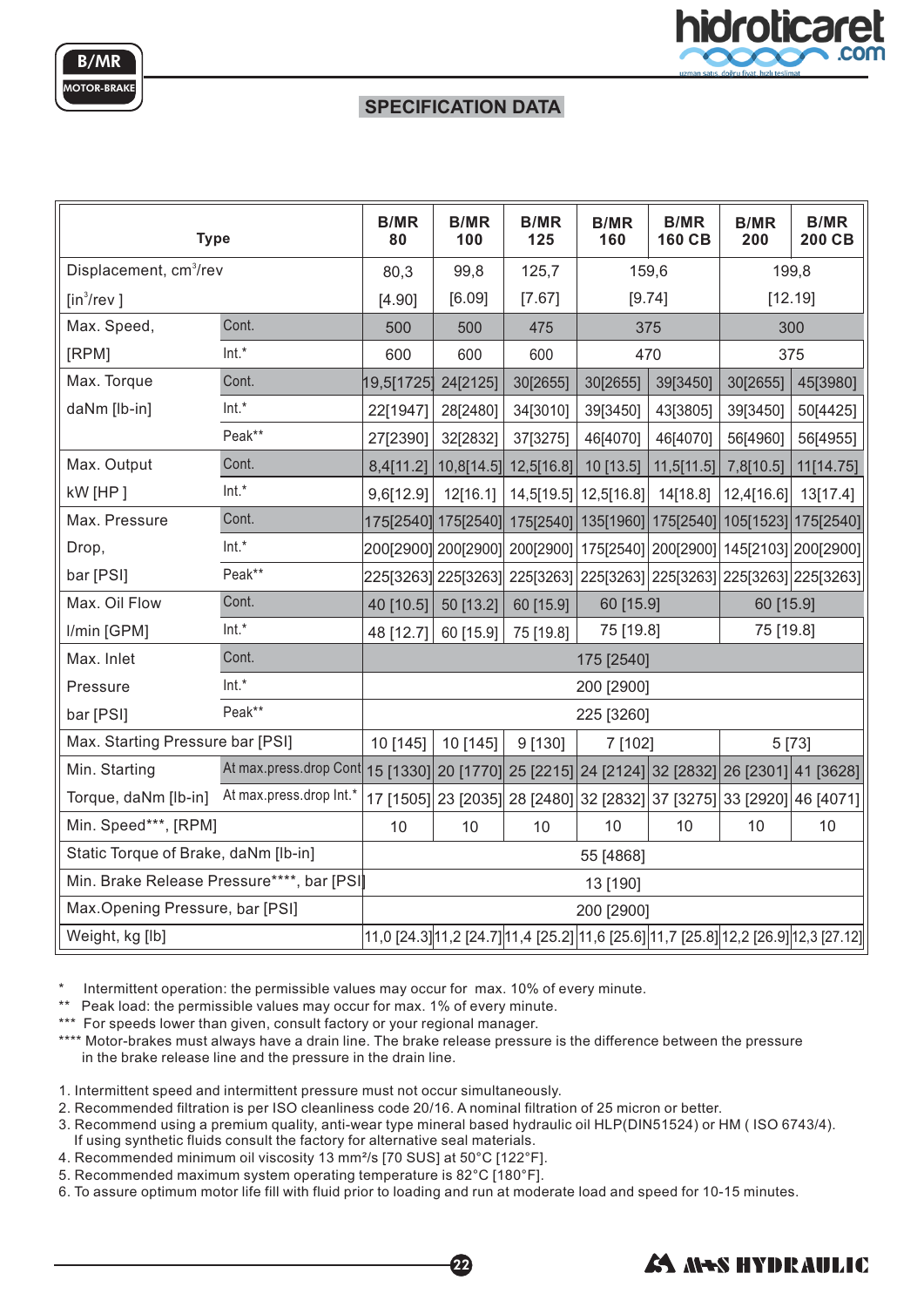

### **SPECIFICATION DATA (continued)**

| <b>Type</b>                                |                                                                                    | <b>B/MR</b><br>250 | <b>B/MR</b><br>250 CB | <b>B/MR</b><br>315 | <b>B/MR</b><br>315 CB | <b>B/MR</b><br>400                                              | <b>B/MR</b><br>400 CB                                             |
|--------------------------------------------|------------------------------------------------------------------------------------|--------------------|-----------------------|--------------------|-----------------------|-----------------------------------------------------------------|-------------------------------------------------------------------|
| Displacement, cm <sup>3</sup> /rev         |                                                                                    | 250,1              |                       | 315,7              |                       | 397                                                             |                                                                   |
| $[in^3$ /rev]                              |                                                                                    | [15.26]            |                       | [19.26]            |                       | [24.4]                                                          |                                                                   |
| Max. Speed,                                | Cont.                                                                              | 240                |                       | 190                |                       | 150                                                             |                                                                   |
| [RPM]                                      | $Int.*$                                                                            | 300                |                       | 240                |                       | 190                                                             |                                                                   |
| Max. Torque                                | Cont.                                                                              | 30 [2655]          | 54 [4780]             | 30 [2655]          | 55 [4868]             | 30 [2655]                                                       | 55 [4868]                                                         |
| daNm [lb-in]                               | Int.*                                                                              | 39 [3450]          | 57 [5045]             | 42 [3717]          | 57 [5045]             | 43 [3805]                                                       | 57 [5045]                                                         |
|                                            | Peak**                                                                             | 60 [5310]          | 71 [6285]             | 61 [5400]          | 71 [6285]             | 60 [5310]                                                       | 70 [6195]                                                         |
| Max. Output                                | Cont.                                                                              | 6,2[8.3]           | 10 [13.4]             | 4,5[6.1]           | 9[12.1]               | $2,2$ [2.9]                                                     | 7[9.4]                                                            |
| kW [HP]                                    | Int.*                                                                              | 9,5 [12.7]         | 11 [14.7]             | 7,5 [10.1]         | 10 [13.4]             | 5,6 [7.5]                                                       | 8,7 [11.7]                                                        |
| Max. Pressure                              | Cont.                                                                              |                    | 85 [1233] [175 [2538] | 65 [942]           | $ 135$ [1958]         | 45 [652]                                                        | 105 [1523]                                                        |
| Drop,                                      | Int.*                                                                              |                    |                       |                    |                       |                                                                 | 115 [1668] 185 [2683] 90 [1305] 145 [2103] 75 [1087] 115 [1668]   |
| bar [PSI]                                  | Peak**                                                                             |                    |                       |                    |                       |                                                                 | 200 [2900] 225 [3263] 150 [2175] 180 [2610] 120 [1740] 140 [2030] |
| Max. Oil Flow                              | Cont.                                                                              | 60 [15.9]          |                       |                    |                       |                                                                 |                                                                   |
| I/min [GPM]                                | Int.*                                                                              |                    |                       |                    | 75 [19.8]             |                                                                 |                                                                   |
| Max. Inlet                                 | Cont.                                                                              | 175 [2540]         |                       |                    |                       |                                                                 |                                                                   |
| Pressure                                   | Int.*                                                                              |                    |                       |                    | 200 [2900]            |                                                                 |                                                                   |
| bar [PSI]                                  | Peak**                                                                             |                    |                       |                    | 225 [3260]            |                                                                 |                                                                   |
| Max. Starting Pressure bar [PSI]           |                                                                                    |                    | 5 [73]                |                    | 5 [73]                | 5 [73]                                                          |                                                                   |
| Min. Starting                              | At max.press.drop Cont 24 [2125] 50 [4425] 26 [2300] 50 [4425] 24 [2125] 44 [3895] |                    |                       |                    |                       |                                                                 |                                                                   |
| Torque, daNm [lb-in]                       | At max.press.drop Int.*                                                            |                    |                       |                    |                       | 31 [2745] 51,5 [4560] 35 [3100] 51,8 [4585] 38 [3364] 50 [4425] |                                                                   |
| Min. Speed***, [RPM]                       |                                                                                    | 10                 | 10                    | 10                 | 10                    | 10                                                              | 10                                                                |
| Static Torque of Brake, daNm [lb-in]       |                                                                                    |                    |                       |                    | 55 [4868]             |                                                                 |                                                                   |
| Min. Brake Release Pressure****, bar [PSI] |                                                                                    |                    |                       |                    | 13 [190]              |                                                                 |                                                                   |
| Max.Opening Pressure, bar [PSI]            |                                                                                    |                    |                       |                    | 200 [2900]            |                                                                 |                                                                   |
| Weight, kg [lb]                            |                                                                                    |                    |                       |                    |                       |                                                                 | 12,6[27.8]  12,7 [28] 13,3[29.3] 13,4[29.5]  14 [30.9] 14,1[31.1] |

Intermittent operation: the permissible values may occur for max. 10% of every minute.

\*\* Peak load: the permissible values may occur for max. 1% of every minute.

\*\*\* For speeds lower than given, consult factory or your regional manager.

\*\*\*\* Motor-brakes must always have a drain line. The brake release pressure is the difference between the pressure in the brake release line and the pressure in the drain line.

1. Intermittent speed and intermittent pressure must not occur simultaneously.

2. Recommended filtration is per ISO cleanliness code 20/16. A nominal filtration of 25 micron or better.

3. Recommend using a premium quality, anti-wear type mineral based hydraulic oil HLP(DIN51524) or HM ( ISO 6743/4). If using synthetic fluids consult the factory for alternative seal materials.

23

- 4. Recommended minimum oil viscosity 13 mm²/s [70 SUS] at 50°C [122°F].
- 5. Recommended maximum system operating temperature is 82°C [180°F].

6. To assure optimum motor life fill with fluid prior to loading and run at moderate load and speed for 10-15 minutes.

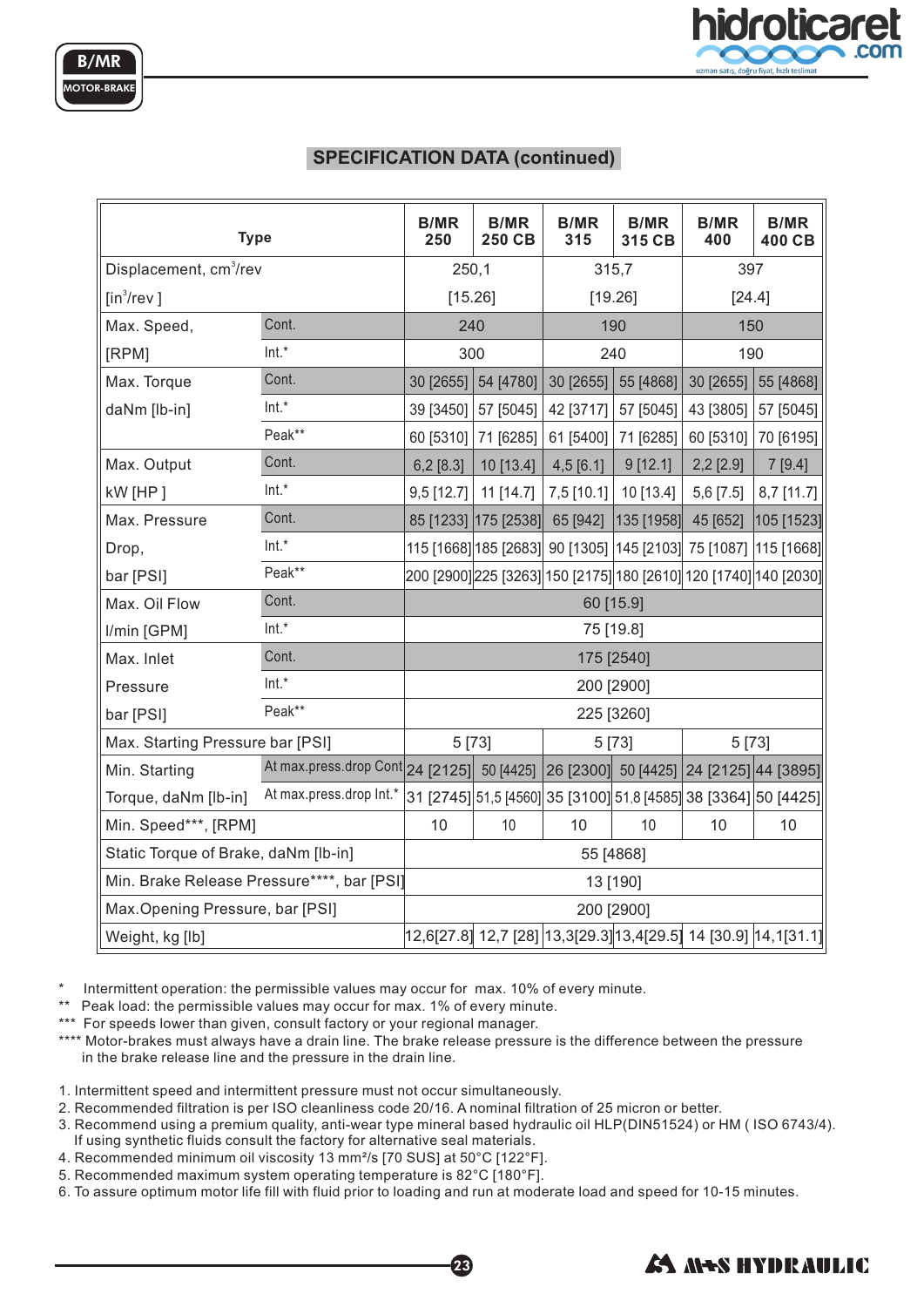



#### **DIMENSIONS AND MOUNTING DATA**



24

**Standard Rotation** Port A Pressurized - CW Port **B** Pressurized - CCW Viewed from Shaft End

**Reverse Rotation** Port A Pressurized - CCW Port **B** Pressurized - CW Viewed from Shaft End



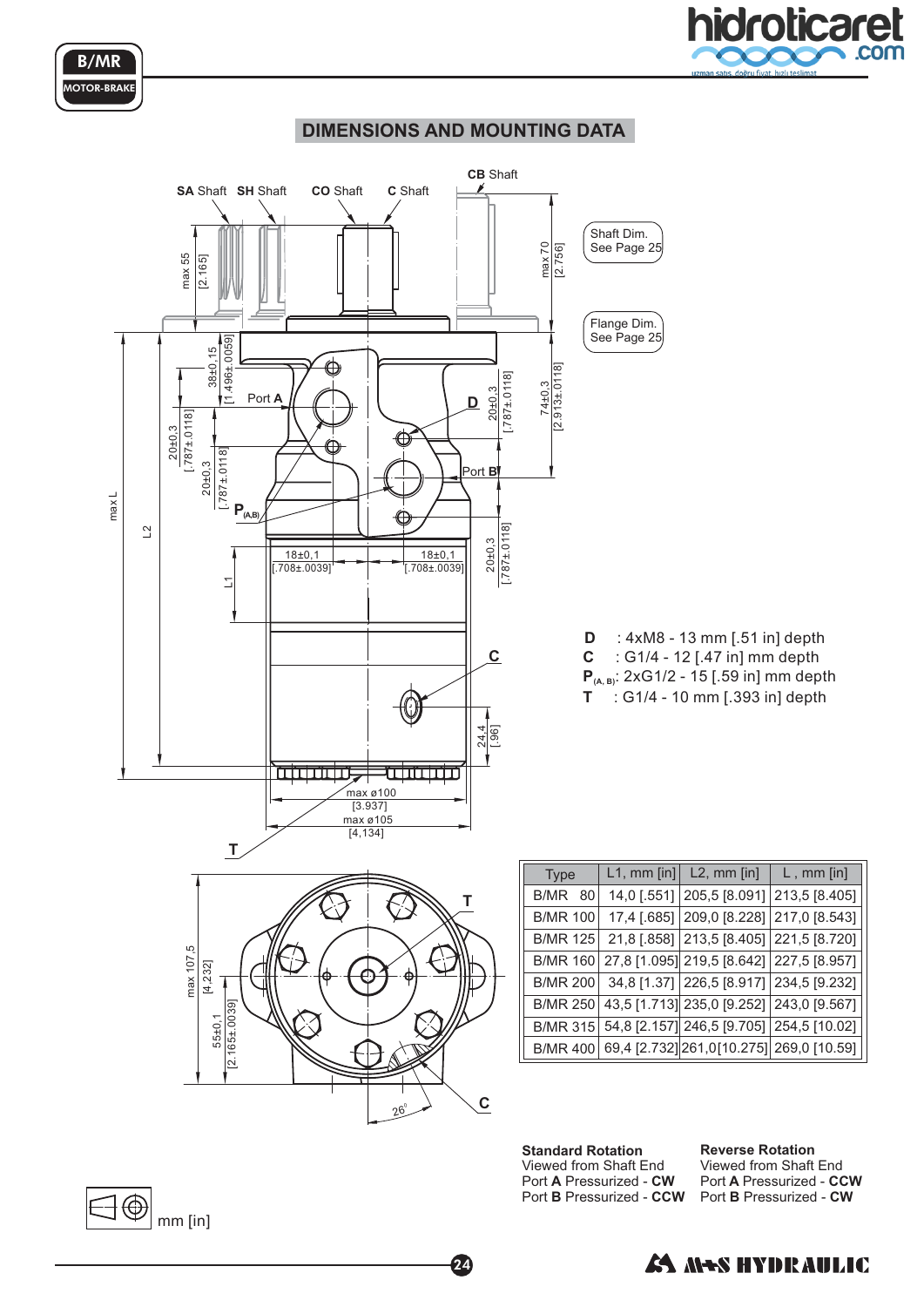



B/MR **OTOR-BRAKE** 



**MOUNTING**